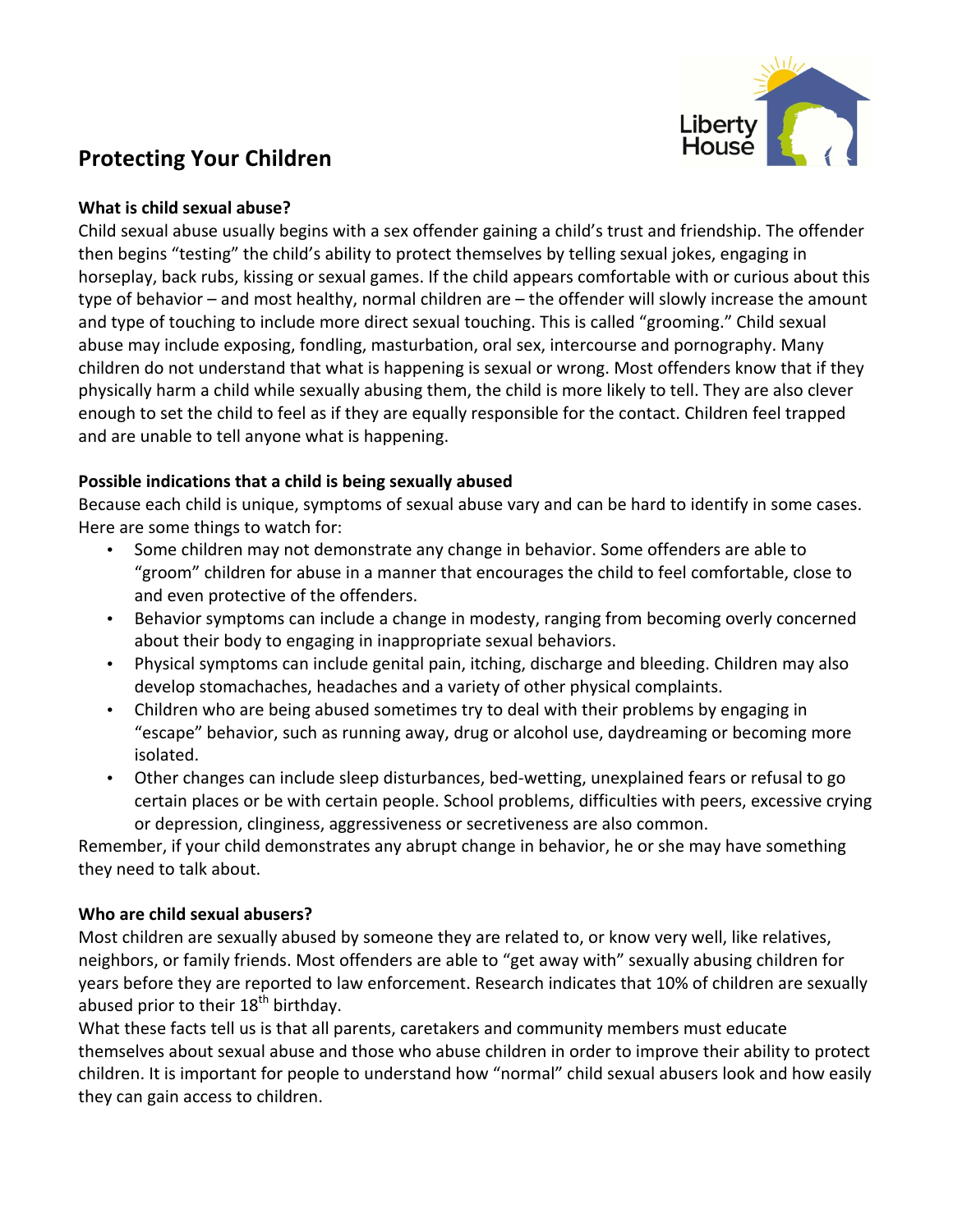## **Adult offender Traits**

- Adults who seem to engage in contact with children, i.e., casual touching, wrestling, tickling, or having children sit in their lap.
- Adults who act like children with children or who allow children to do questionable or inappropriate things.
- Adults who want to take your children on special outings too frequently or plan activities that would include being alone with your child.
- Adults who are always available to watch your kids and seem able to infiltrate family/social functions.
- Adults who work with children and also frequently spend their free time doing special things with kids.
- Adults who spend time volunteering with youth groups who do not have children in those groups.
- Adults who do not have children and seem to know too much about the current fads or music popular with children.
- •

Not all offenders will demonstrate these characteristics. Offenders can be anyone: a man or a woman; married or single; a child, adolescent, or adult; of any race, religion, or sexual orientation. They are likely to be stable, employed and a respected member of the community.

## **Prevention**

Research has demonstrated that most of our school based child abuse prevention programs do not prevent children from being abused and have little impact on reporting. The reason for the lack of impact on abuse is that children are not in a good position to protect themselves from adults, especially if the adult offender is a parent or caretaker. Given the way child sexual abusers operate, it is imperative that adults, not children become educated about child abuse, supervise their children more closely and take immediate action if they suspect someone of abusing a child. Parents, schools, churches and community groups must also work together to develop prevention programs that incorporate parent training into prevention programs and encourage reporting.

# Talking to your children about sexual abuse

- Talk openly with your children about sexual development, behavior, and abuse.
- Use proper names for body parts.
- Tell your children that, if anyone touches or tries to see their private parts, tries to get them to touch or look at another person's private parts, shows them pictures of or tries to take pictures of their private parts, talks to them about sex, walks in on them in the bathroom or does anything that makes them feel uncomfortable to tell you or another safe person as soon as they can.
- Tell your children that some children and adults have touching problems. These people can make secret touching look accidental and they should still tell you even if they think it might have been an accident.
- Tell your children that some people try to trick kids into keeping the touching a secret. Tell your children, "We don't want those kinds of secrets in our family."
- Give your children examples of things that someone might use to try to get them to keep it a secret; candy, money, special privileges, threats, subtle fear of loss, separation or punishment, etc.